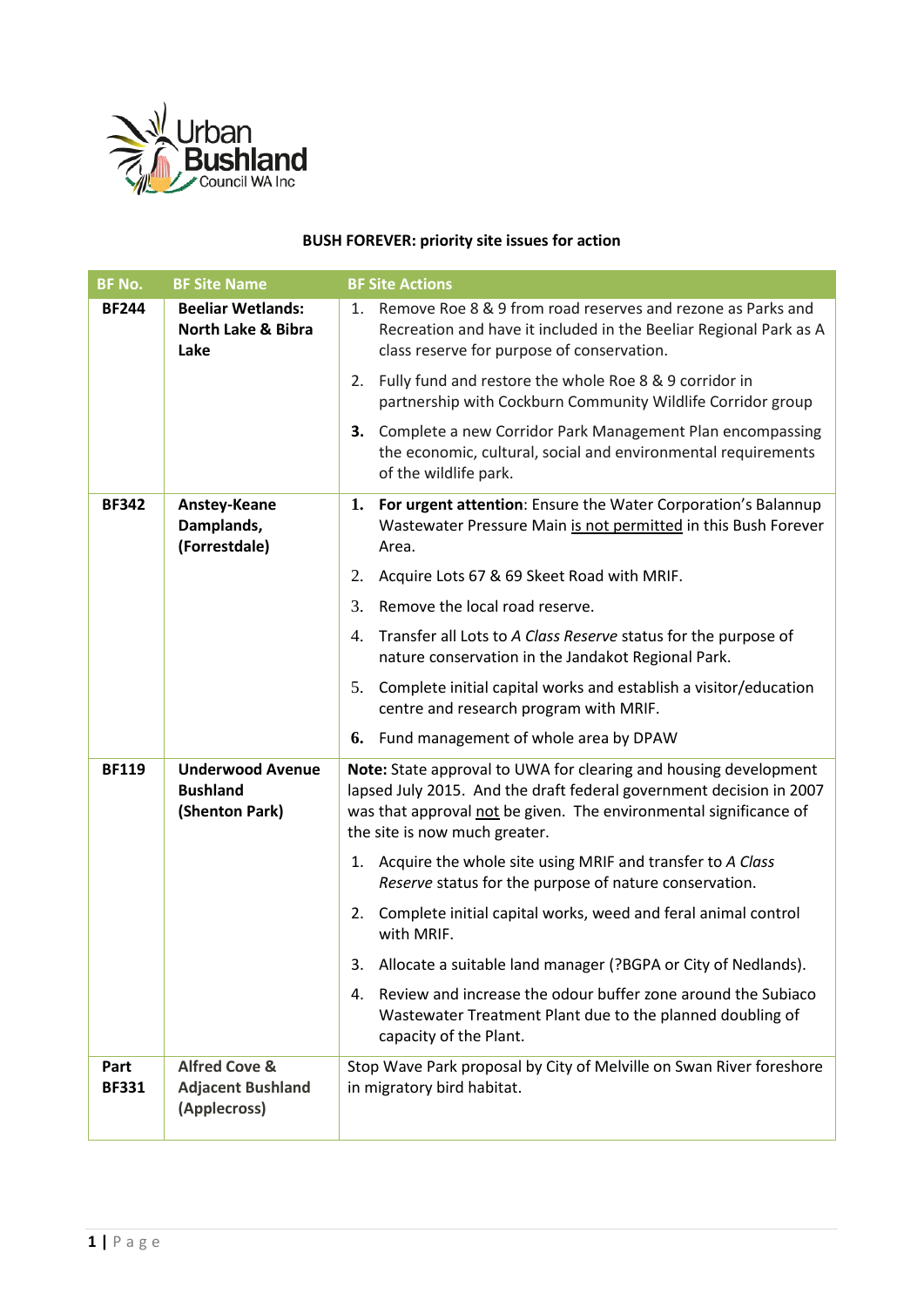| <b>BF No.</b>                              | <b>BF Site Name</b>                                                                            | <b>BF Site Actions</b>                                                                                                                                                                                                                                                                                                                                             |  |  |
|--------------------------------------------|------------------------------------------------------------------------------------------------|--------------------------------------------------------------------------------------------------------------------------------------------------------------------------------------------------------------------------------------------------------------------------------------------------------------------------------------------------------------------|--|--|
| <b>BF125</b>                               | <b>Holmes Street</b><br>(Southern River /<br>Huntingdale)                                      | Note: The proposed extension of Garden Street by City of Gosnells is<br>a 'Controlled Action' under EPBC Act for 8 x MNES, including a CE<br>TEC Claypan Wetlands on SCP. EPA failed to assess.                                                                                                                                                                    |  |  |
|                                            |                                                                                                | 1. Stop the proposal to extend Garden Street in the regional road<br>reserve shown on Bush Forever map. This will also save money.                                                                                                                                                                                                                                 |  |  |
|                                            |                                                                                                | 2. Remove the road reserve and transfer it to the conservation<br>estate as A Class Reserve in BF 125.                                                                                                                                                                                                                                                             |  |  |
| <b>BF355</b>                               | Point Peron &<br><b>Adjacent Shoalwater</b><br>Bay (Peron /<br><b>Shoalwater Bay)</b>          | Note: The proposed canal development and housing near the deep<br>freshwater Lake Richmond threatens existence of the only known<br>thrombolite assemblage of its type (critically endangered). Sea level<br>rise and extreme weather events will increase. WAPC to decide<br>rezoning proposal from P&R to urban.                                                 |  |  |
|                                            |                                                                                                | Stop Mangles Bay Marina and canal development in Pt Peron<br>1.<br>reserve.                                                                                                                                                                                                                                                                                        |  |  |
|                                            |                                                                                                | Reject rezoning of Pt Peron reserve to urban. Retain as P&R and<br>2.<br>reserve status.                                                                                                                                                                                                                                                                           |  |  |
| <b>BF 51</b>                               | <b>White Road</b><br>(Orange Grove)                                                            | Acquire Lots 29 & 30 White Rd with MRIF. Owner wishes to sell to<br>WAPC for conservation.                                                                                                                                                                                                                                                                         |  |  |
| Link<br><b>BF218</b><br>to<br><b>BF119</b> | Linkage<br><b>Shenton Park</b><br><b>Bushland to</b><br><b>Underwood Ave</b><br>(Shenton Park) | For urgent attention: Remove all proposed buildings to fully retain<br>the regionally significant ecological linkage in Landcorp's<br>redevelopment of Shenton Royal Perth Hospital (RPH) site.                                                                                                                                                                    |  |  |
| <b>BF325</b>                               | <b>Coastal Strip Burns</b><br><b>Beach to Hillarys</b>                                         | Note: Failure of EPA to formally assess inland section. Decision on<br>inland section of proposal rests with WAPC. Questionable marina<br>development is being formally assessed by EPA therefore all<br>planning and decision-making by WAPC should cease until outcome<br>of EIA completed.<br>At Ocean Reef, retain and restore BF325 with no incursions.<br>1. |  |  |
| <b>BF387</b>                               | <b>Greater Brixton</b><br><b>Street Wetlands</b><br>(Kenwick / Wattle<br>Grove)                | Control hydrology at and in buffer zone of Alison Baird Reserve.<br>1.<br>2. Prevent dewatering and hydrological changes in industrial<br>development around Brixton St Wetlands - MKSEA.                                                                                                                                                                          |  |  |
| <b>BF299</b><br>&<br><b>BF407</b>          | Yellagonga Regional<br>Park & Woodvale<br><b>Nature Reserve.</b>                               | Remove proposed location of pipeline from Lake Joondalup<br>1.<br>Nature Reserve and Woodvale Nature Reserve and Beenyup<br>CCW.                                                                                                                                                                                                                                   |  |  |
|                                            |                                                                                                | 2. Relocate Water Corporation's Groundwater replenishment<br>pipeline to Joondalup Drive (well to west side of Lake<br>Joondalup).                                                                                                                                                                                                                                 |  |  |